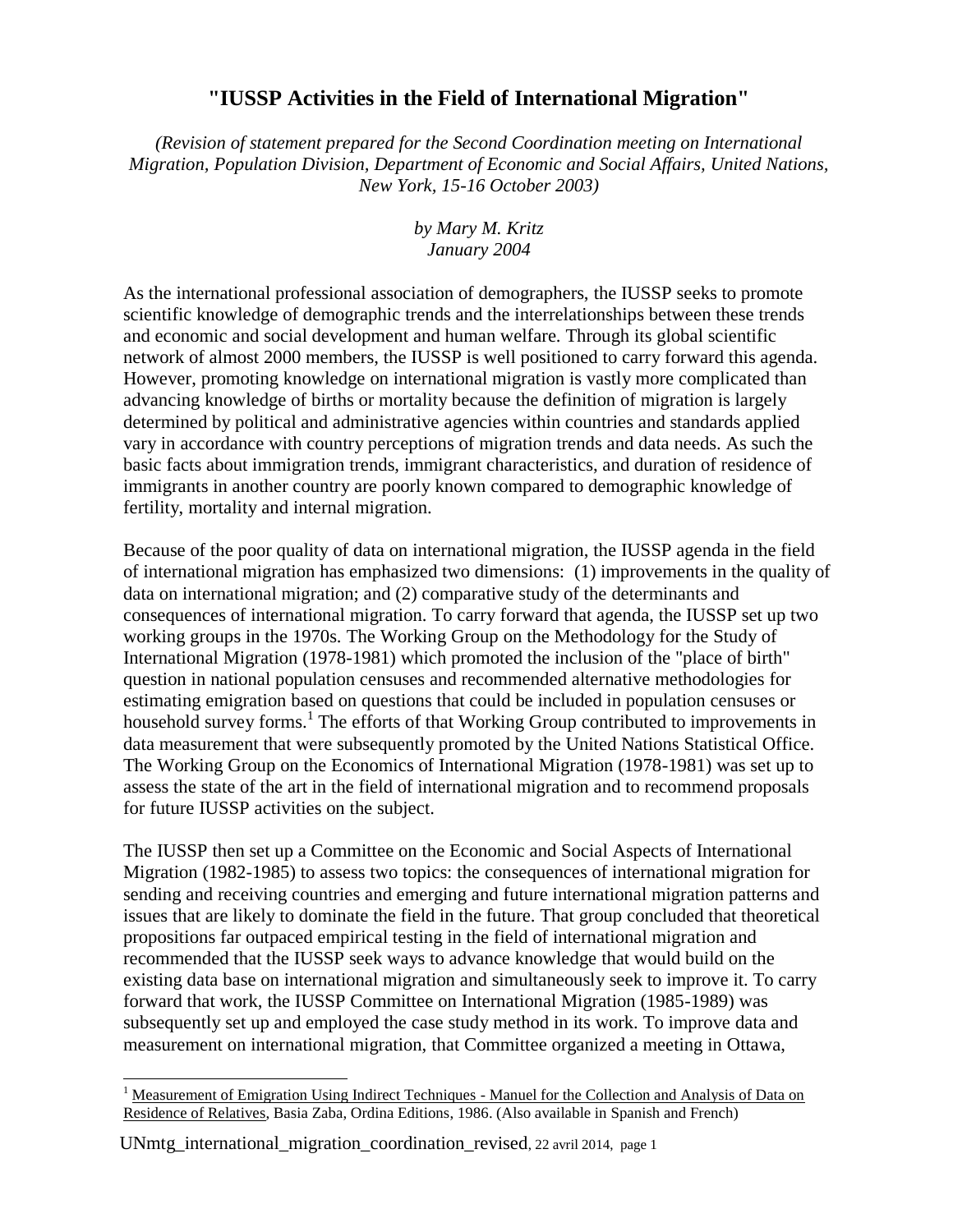Canada, in collaboration with the U.S. Bureau of the Census and Statistics Canada at which demographic statisticians from a number of countries presented papers on their country's data gathering efforts and made recommendations for improvements. Because the Canada meeting had the sponsorship of two leading statistical agencies and included participants from the United Nations system and country statistical offices who were directly involved in the collection and dissemination of statistics on international migration, many of the recommendations from the meeting subsequently were put into practice.<sup>2</sup>

The second line of work advanced by the Committee on International Migration was to clarify the operation of international migration systems, processes and policies in different world regions. The goal was to identify sending and receiving countries that were organized into coherent migration systems. The basic premise underlying the migration systems approach is that international migration does not occur randomly between countries nor is it based solely on levels and trends in economic development or gaps between countries in economic development and population growth. The Committee first identified migration systems on an empirical basis by assessing which sending and receiving countries sent disproportionate numbers of migrants to a single sending country rather than to others. Then the group examined those systems in depth in order to identify other linkages (economic, social, political, historical, geographic, and cultural) that were unique to each system. In 1987, the Committee organized an exploratory workshop on migration systems at the Center for Migration Studies, Staten Island, New York, and, in 1988, it organized a Seminar on International Migration Systems, Processes, and Policies at Genting Highlands, Malaysia, cosponsored with the University of Malaya. These meetings enabled the Committee to assess the merits of the international migration system approach based on case studies from different regions and papers that addressed theoretical and empirical issues.<sup>3</sup>

The IUSSP Committee on South to North Migration (1991-1995) then was set up to look at systematic patterns that linked sending and receiving countries into migration networks. The Committee took up the agenda of improving theoretical understanding of how international migration systems developed and continued across space and time. The South-to-North Migration Committee functioned mainly as a working group that focused on review, synthesis and publication. Attention was directed to a review and critique of theories that explain the emergence and operation of migration systems, evaluation of the merits of theories as they are able to explain flows in different world regions, and development of a coherent guide for future research and policy formation. The resulting work was published as an IUSSP/OUP volume.<sup>4</sup> The Committee subsequently looked at changing patterns of international migration in the contemporary world and at policy measures utilized by sending countries to promote labor export and utilize remittances more effectively as a development tool. It also looked at measures adopted by receiving countries in response to changing international migration

 $\overline{a}$ 

<sup>&</sup>lt;sup>2</sup> Papers from the Ottawa, Canada workshop were published as a special issue, "Measuring International Migration: Theory and Issues," edited by Hania Zlotnik, of International Migration Review, Vol. 21, No. 4.

 $3$  Selected papers from the Committee's Malaysia Seminar were published in International Migration Systems: A Global Approach, edited by Mary M. Kritz, Hania Zlotnik and Lin Lean Lim, IUSSP/OUP Series on International Studies in Population, Oxford University Press, 1992.

<sup>4</sup> Douglas S. Massey, Joaquin Arango, Graeme Hugo, Ali Kouaouci, Adela Pellegrino, and J. Edward Taylor, Worlds in Motion: Understanding International Migration at the End of the Millennium, IUSSP/OUP Series on International Studies in Population, Oxford University Press, 1988.

UNmtg\_international\_migration\_coordination\_revised, 22 avril 2014, page 2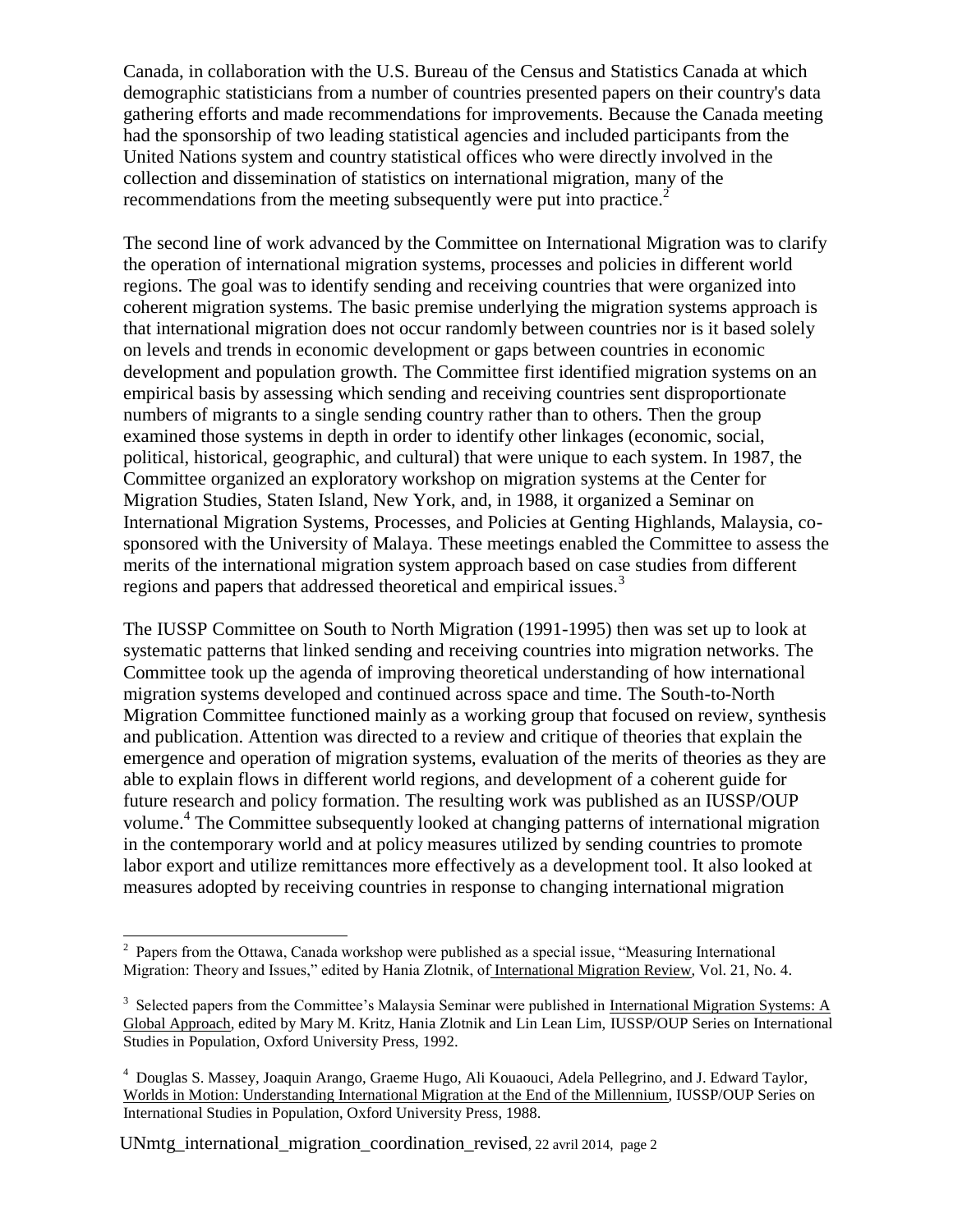dynamics. A seminar on these issues was convened in Barcelona in 1997 co-sponsored by the IUSSP, the Ortega and Gasset Cultural Institute of Spain and the Government of Catalonia.<sup>5</sup>

IUSSP efforts that started almost thirty years ago have now culminated in the advancement of several propositions that need further empirical testing to determine the extent to which they adequately account for trends in international migration today.<sup>6</sup> These propositions include:

- *1. International migration does not stem from a lack of economic growth and development but from development itself;*
- *2. Immigration is a natural consequence of broader processes of social, political and economic integration across international borders;*
- *3. Immigrants are generally responding to a strong and persistent demand that is built into the structure of post-industrial economies;*
- *4. Migrants who enter a developed country for the first time generally do not intend to settle permanently;*
- *5. International migration is often less influenced by conditions in labor markets than by those in other kinds of markets;*
- *6. As international migrants accumulate experience abroad, their motivations change, usually in ways that promote additional trips of longer duration, yielding a rising likelihood of settlement over time;*
- *7. International migration tends to build its own infrastructure of support over time;*
- *8. Immigrant flows do not last forever -- they have a natural life that may be longer or short but are necessarily of limited duration;*

Each of the scientific groups sponsored by the IUSSP has issued publications that document their work. Presentation and dissemination of scientific findings have long been a hallmark of the IUSSP since knowledge will be best advanced as ideas become widely disseminated and subjected to rigorous empirical testing. Simultaneously with the work of its scientific groups, the IUSSP has organized an international conference every four years at which international migration trends and theoretical and empirical efforts to understand these trends have been presented. The next IUSSP International Population Conference will be held 18-23 July 2005 in Tours, France. The International Organizing Committee for that meeting has approved a record number of sessions on international migration, as follows:

- 1. Migration and networks
- 2. Migration and employment
- 3. Population aging, labor force and international migration
- 4. Migrant integration
- 5. International migration statistics and measurement
- 6. Consequences of migration on areas of origin
- 7. Trends of international migration flows
- 8. Impact of international migration policies
- 9. Demographic effects of international migration on receiving countries

UNmtg\_international\_migration\_coordination\_revised, 22 avril 2014, page 3

 $\overline{a}$ <sup>5</sup> Papers from that meeting are included in International Migration: Prospects and Policies, edited by J. Edward Taylor and Douglas S. Massey, IUSSP/OUP Series on International Studies in Population, Oxford University Press, 2004 (in press) .

<sup>&</sup>lt;sup>6</sup> International Migration: Prospects and Policies, edited by J. Edward Taylor and Douglas S. Massey, IUSSP/OUP Series on International Studies in Population, Oxford University Press, 2004 (in press) .